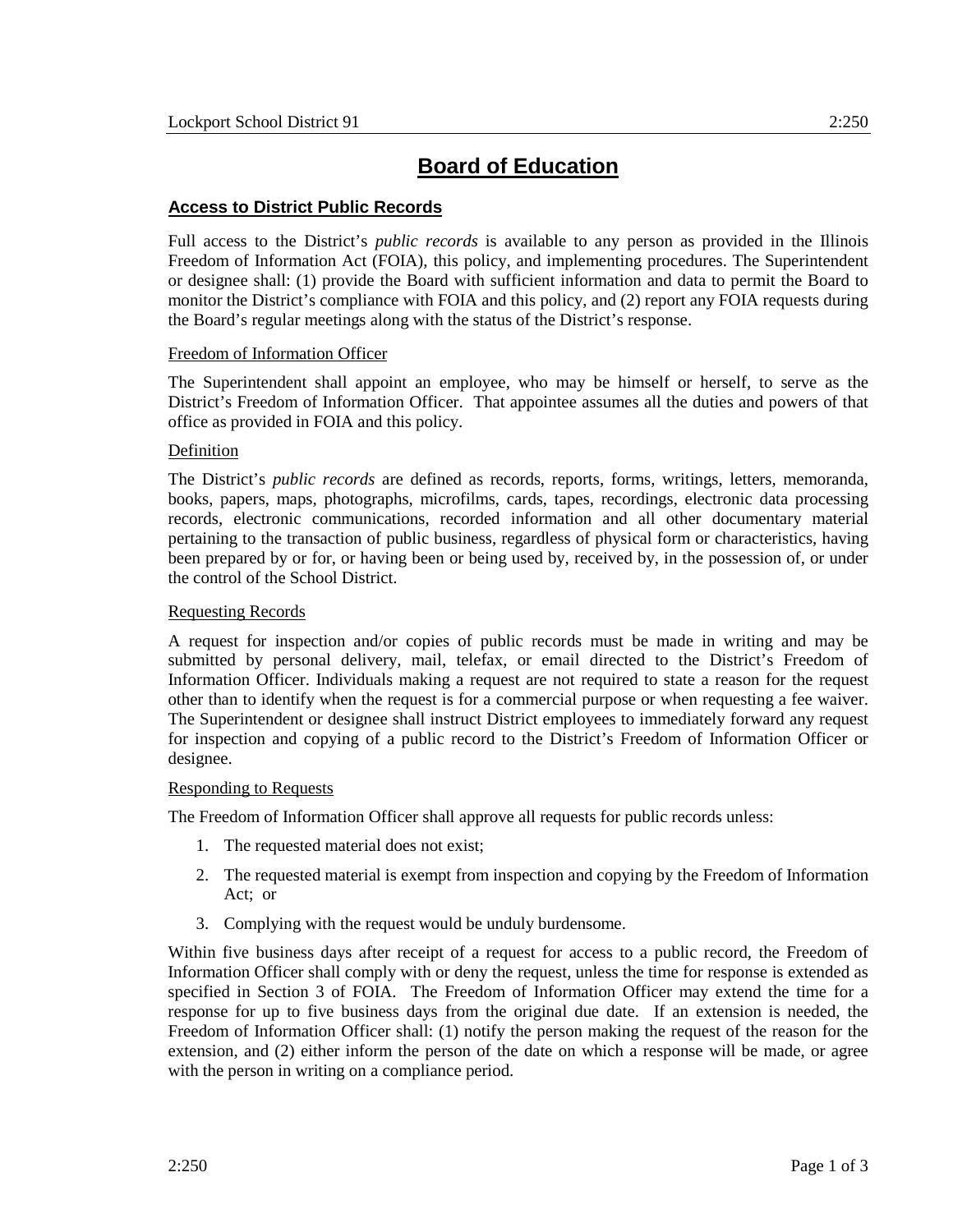The time periods are extended for responding to requests for records made for a *commercial purpose*, requests by a *recurrent requester*, or *voluminous requests*, as those terms are defined in Section 2 of FOIA. The time periods for responding to those requests are governed by Sections 3.1, 3.2, and 3.6 of FOIA.

When responding to a request for a record containing both exempt and non-exempt material, the Freedom of Information Officer shall redact exempt material from the record before complying with the request.

#### Fees

Persons making a request for copies of public records must pay any and all applicable fees. The Freedom of Information Officer shall establish a fee schedule that complies with FOIA and this policy and is subject to the Board's review. The fee schedule shall include copying fees and all other fees to the maximum extent they are permitted by FOIA, including without limitation, search and review fees for responding to a request for a *commercial purpose* and fees, costs, and personnel hours in connection with responding to a *voluminous request*.

Copying fees, except when fixed by statute, shall be reasonably calculated to reimburse the District's actual cost for reproducing and certifying public records and for the use, by any person, of its equipment to copy records. In no case shall the copying fees exceed the maximum fees permitted by FOIA. If the District's actual copying costs are equal to or greater than the maximum fees permitted by FOIA, the Freedom of Information Officer is authorized to use FOIA's maximum fees as the District's fees. No copying fees shall be charged for: (1) the first 50 pages of black and white, letter or legal sized copies, or (2) electronic copies other than the actual cost of the recording medium, except if the response is to a *voluminous request*, as defined in FOIA.

A fee reduction is available if the request qualifies under Section 6 of FOIA. The Freedom of Information Officer shall set the amount of the reduction taking into consideration the amount of material requested and the cost of copying it.

#### Provision of Copies and Access to Records

A public record that is the subject of an approved access request will be available for inspection or copying at the District's administrative office during regular business hours, unless other arrangements are made by the Freedom of Information Officer.

Many public records are immediately available from the District's website including, but not limited to, the process for requesting a public record. The Freedom of Information Officer shall direct a requester to the District's website if a requested record is available there. If the requester is unable to reasonably access the record online, he or she may resubmit the request for the record, stating his or her inability to reasonably access the record online, and the District shall make the requested record available for inspection and copying as otherwise provided in this policy.

#### Preserving Public Records

Public records, including email messages, shall be preserved and cataloged if: (1) they are evidence of the District's organization, function, policies, procedures, or activities, (2) they contain informational data appropriate for preservation, (3) their retention is required by State or federal law, or (4) they are subject to a retention request by the Board Attorney (e.g., a litigation hold), District auditor, or other individual authorized by the Board of Education or State or federal law to make such a request. Unless its retention is required as described in items numbered 3 or 4 above, a public record, as defined by the Illinois Local Records Act, may be destroyed when authorized by the Local Records Commission.